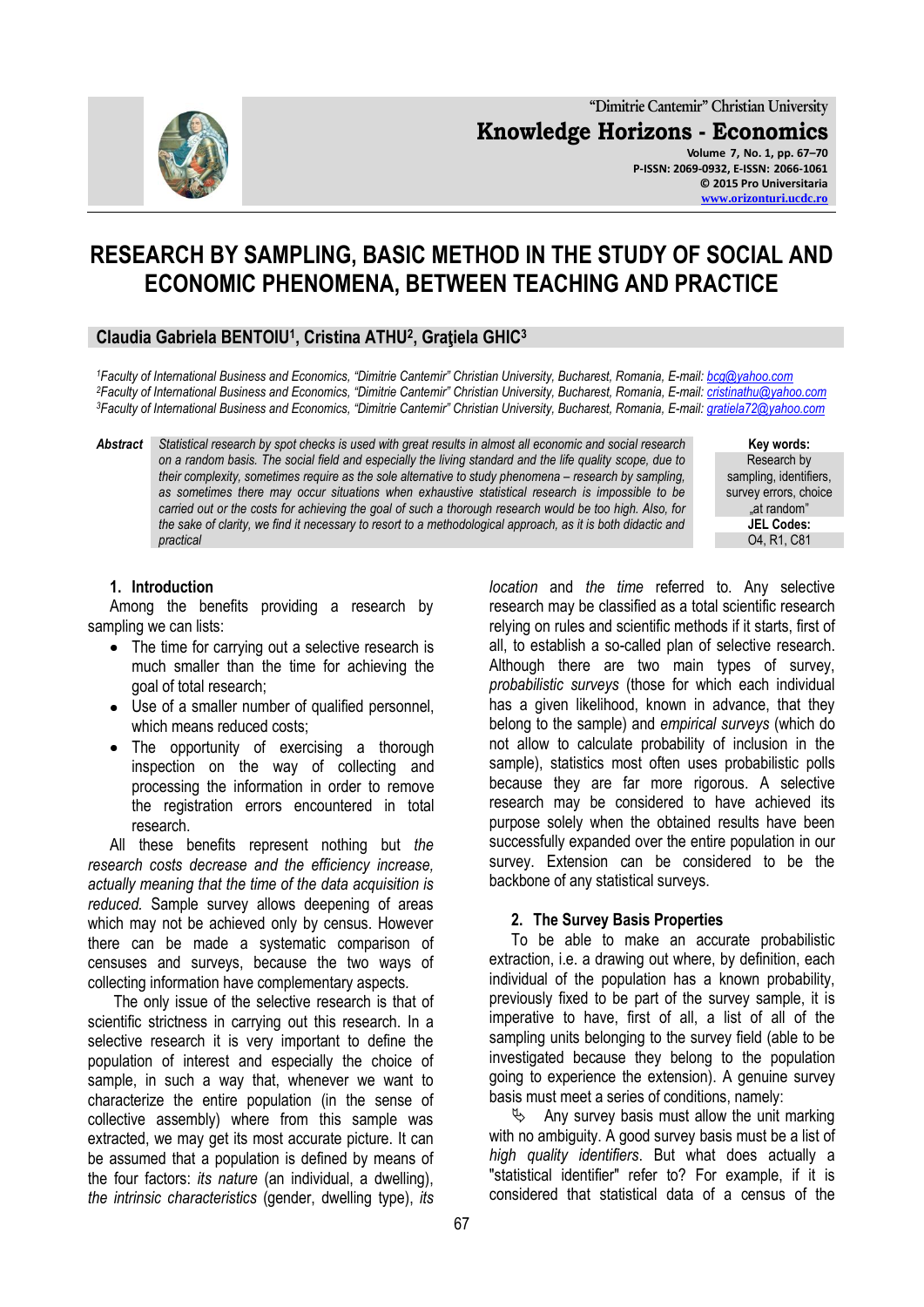population and dwellings represents a survey basis, then, an identifier can be a dwelling from the census file or an individual belonging to the same file. This dwelling can be identified by: locality, street, the building it belongs to and its number in the respective building. The identification data for the individual are: surname, first name and address where he lives, with the following characteristics - locality, street name, the number of home building. Otherwise we may risk to take an individual for another and to introduce a wrong estimator unknowingly, changing the likelihood of drawing out the individuals of the population initially assigned. If the identifier is not very clear, the investigator may waste a lot of time when he wants to identify him in the survey basis;

- $\&$  A sample basis must be exhaustive. This means that each unit belonging to the population we want to assess must belong to a certain list of identifiers. We must be very careful to have each unit investigated.
- $\&$  A sample basis must be accurate, avoiding inclusion of certain units, which for various reasons, should not be included (demolished houses, streets that have disappeared etc.);
- $\&$  A good basis of sampling survey must be kept free of any repetition, thereby avoiding inclusion of a unit or a specific individual twice, or the same individual's characterisation by two different identifiers. Otherwise we obtain a changed estimator: in case the extraction is done with equal probabilities, an individual occurring more than once in the basis is more likely to be selected than the one that exists in the list only once;
- $\&$  A survey basis must also be as current as possible, because, even if at the time of its composition it might have not been complete and accurate time may "erode" it.

What can we do when, regardless the reason; we don't have the basis of a good survey to allow us conduct a high quality opinion poll?

- $\%$  On the one hand, we do not use a sample basis and we get outside the rigorous framework of the probabilistic survey, and therefore we make an empirical survey;
- $\&$  On the other hand, we are looking for survey databases, only of the individuals (sampling units or observation units) directly able to provide the information, however going through an intermediate level of individuals' groups. Performing a drawing out on several levels and doing intermediate censuses in the selected groups we can rigorously take samples of the population units that concern us. This is frequently done on areolar type surveys, where

the geographical areas are to be sampled first;

 $\%$  In case we are interested in the topic that it is suitable for the information collection, through an intermediate population of the observation units, one different from the individuals of the population undergoing an extension, and for which we have a sample basis, the sampling and observation units are inevitably different in this situation and we will face a sensitive issue of correspondence between the two types of units.

To overcome the lack of exhaustiveness in an existing but incomplete database there may be used private techniques such as those of half opened intervals. The principle is simple: if people can be ordered in a natural order ascending through its identifiers and if the identifiers list is not complete, there may be imposed (when an individual has been extracted) the systematic investigation of all individuals whose on-the-spot identifiers are included between the identifier extracted from the basis (which is itself investigated) and the identifier of the basis which follows immediately the extracted identifier (which, instead, is not investigated).

#### **3. Errors of the Research by sampling**

In order to be representative for the entire population, the results of the survey there must be no errors in the process of sampling.

To ensure that the results of the survey can be used, these errors must be very insignificant as under the conditions when the survey was done correctly, its values may merely represent population approximately.

In the broadest sense, a sampling error represents the deviation between the values calculated by processing the data in the sample and the results which could have been achieved if a total observation had not been performed and the data from all the population units had been processed.

The patterns of errors encountered in the opinion polls vary from errors common to all types of observations – recording errors- to errors specific to the surveys - errors of representativeness.

As a general rule, in the opinion polls, recording errors occur in few cases, and can be easily removed by a thorough inspection. The errors of representativeness specific to surveys are of two kinds: systematic errors and random errors.

The systematic errors of representativeness can be avoided if there are strictly respected the principles of the survey theory obviating the causes leading to their occurrence.

The main causes of the *systematic errors* are:

 $-$  the choice of deliberate data wrongly considered as representative;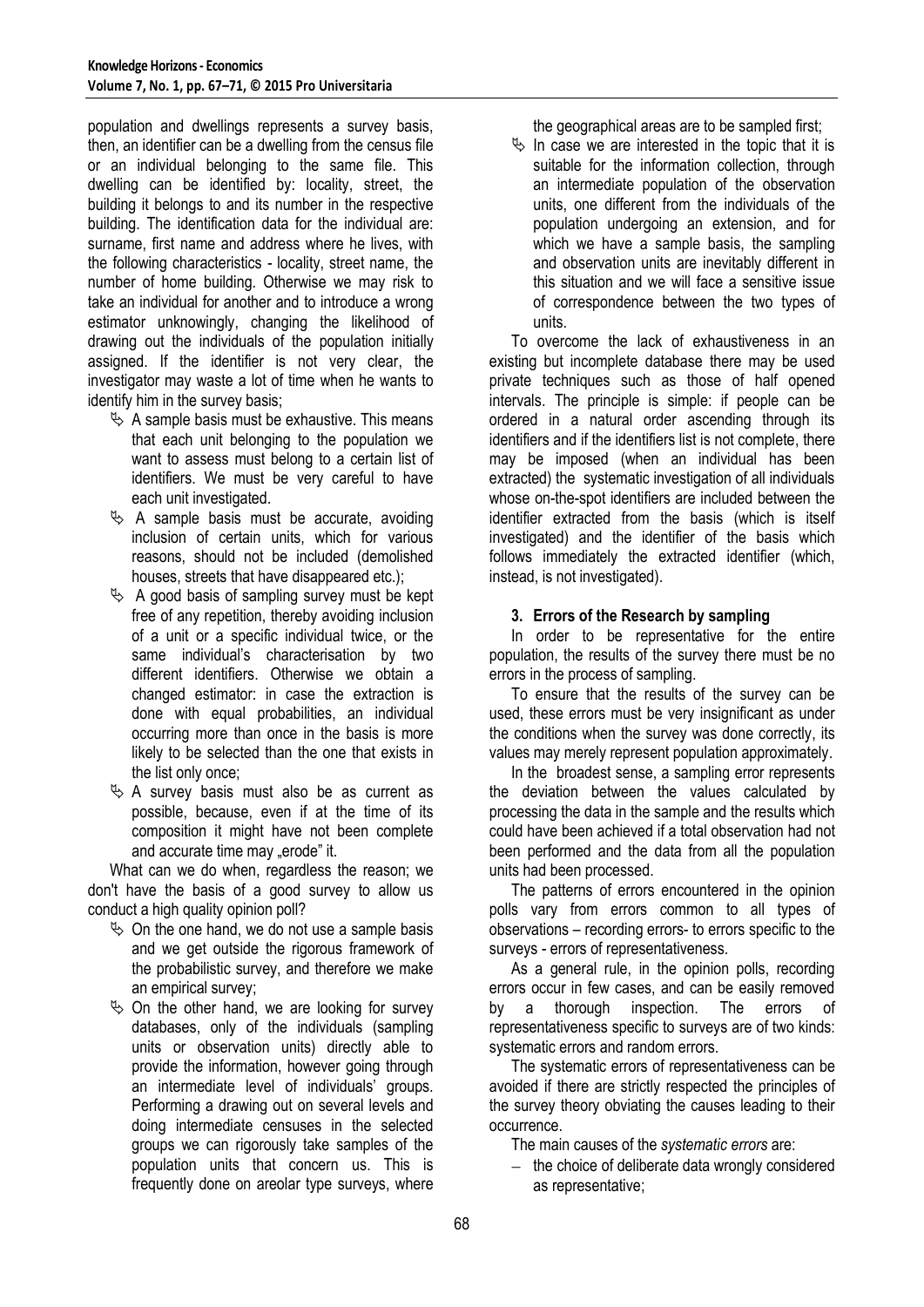$-$  the choice " at random" of the elements of opinion poll. The choice " at random" is not synonymous with random choice. The random choice involves knowledge of the approximate relative frequencies, the degree of proximity dependent on number of comments, in accordance with the law of big numbers;

The choice *"at random"* very rarely results in a selection that can be considered to be representative; it is too largely subject to the systematic errors.

- $-$  the scientist's preconceived desire to obtain a specific result;
- the substitution of a research unit or one that offers greater convenience in obtaining the data for the scientist:
- incomplete inclusion in the survey of the  $\sim$ research units. If, for example, the dwellings where the lessee has not been found on the first visit will no longer be visited the second time, hence systematic errors without substitution will occur.

The census takers' indolence, the failure to return in time the filled-in questionnaires or the non-responses of some units included in the sample are the main causes of systematic errors. They distort the results and, in order to be avoided, it is necessary to strictly observe the rules stipulated in the opinion poll theory. However, it's worth mentioning that in a survey the systematic errors are less numerous and less serious than those occurring in the total observation.

Unlike the systematic errors, *the random selection errors* or *of representativeness* occur in the survey process itself; they are present even if it complies with the stringent principles of the selection theory, because the sample reproduces with a vague approximation the distribution of the population's variables. As a result, the arithmetical mean, or any other value of the sample will present certain deviations regarding the population parameters. To ensure that the results of the survey may be useful, the errors introduced by the selection process itself must be much smaller. The simplest process which obviates the random or representativeness errors is the increase of the sample volume and the selection of the most appropriate survey type for research purpose.

Although the errors of representativeness cannot be avoided using statistical techniques they can be calculated beforehand if this survey is probabilistic. The assessment of the population parameters will be made on the basis of the indicators resulted from the processing of the survey data, with a random error of representativeness which can be found within a certain period probabilistic calculation. Hence each derivative or synthetic indicator must be connected to its error of representativeness so that it could be generalized to

the entire population.

When the sample is correctly selected (removing all causes of systematic errors), the average value of the random errors or representativeness ones of the sampling or even the expected frequency of such errors of different sizes can be calculated according to the survey actual values. The results of these calculations can be used to comparatively estimate the effectiveness of various processes applied by studying the same population and, therefore, for the sake of better research planning.

Usually in a survey the errors of representativeness can be calculated as *actual errors and prospective errors*.

*The actual errors of representativeness* can be calculated only for the features with certain obtained data and after a total observation. Considering that even in this case the arithmetical mean is the most representative synthetic indicator, the actual sampling error is calculated as the difference between the sample mean and the average population's mean. The calculation of the actual sampling error represents nothing but the degree of representativeness of a sample in relation to the population's structure.

Nevertheless, in practice, the reproduction of a structure identical to that of the population is only accidental, which means that the extracted samples may have different degrees of representativeness. Therefore, before processing the collected data there will be checked the sample representativeness.

The features used in the sample selection has usually various forms of manifestation, hence the sample representativeness verification is not always an easy operation.

For the verification of the sample representativeness we should start to compare the groups' structure of the sample or of the population, the so-called programmed structure. In case these structures do not differ by more than  $\pm 5\%$  the sample constituted as representative is accepted.

# **4. Conclusions**

Taking into account that the methods of research in the economic field are getting more and more refined, the analysis of the socio-economic mass phenomena acquire new dimensions. Series of data accumulated to quantify the characteristics of the socio-economic life, the progress made in the field of statistics, informatics, econometrics and data analysis have directly contributed to an increase of the researches in this field and hence in order to characterize these phenomena it is imperative to use the series of data obtained either after performing exhaustive observations or on the basis of selective and specific research, namely the research by sampling.